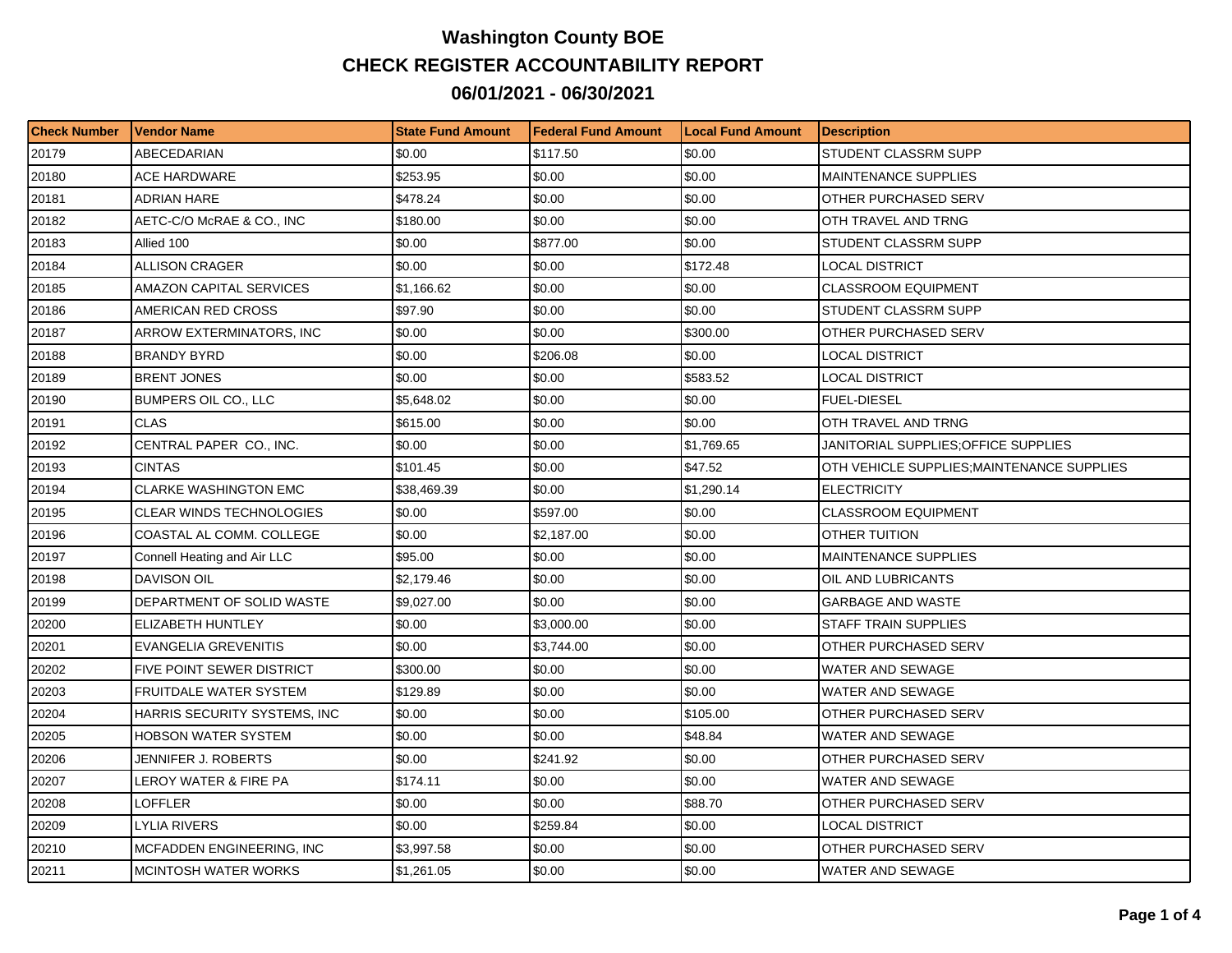| <b>Check Number</b> | <b>Vendor Name</b>             | <b>State Fund Amount</b> | <b>Federal Fund Amount</b> | <b>Local Fund Amount</b> | Description                              |
|---------------------|--------------------------------|--------------------------|----------------------------|--------------------------|------------------------------------------|
| 20212               | MCKEE AND ASSOCIATES           | \$37,451.22              | \$0.00                     | \$0.00                   | <b>ARCHITECT</b>                         |
| 20213               | <b>MEGA CONFERENCE</b>         | \$0.00                   | \$185.00                   | \$0.00                   | OTH TRAVEL AND TRNG                      |
| 20214               | MILLRY COMMUNICATIONS          | \$178.09                 | \$0.00                     | \$1,584.28               | TELEPHONE                                |
| 20215               | <b>MILLRY WATER WORKS</b>      | \$366.85                 | \$0.00                     | \$0.00                   | WATER AND SEWAGE                         |
| 20216               | NATIONAL HEALTHCAREER ASSOCIAT | \$0.00                   | \$1,705.00                 | \$0.00                   | STUDENT CLASSRM SUPP                     |
| 20217               | NIEA                           | \$0.00                   | \$650.00                   | \$0.00                   | OTH TRAVEL AND TRNG                      |
| 20218               | <b>PATSY REED</b>              | \$0.00                   | \$239.68                   | \$0.00                   | LOCAL DISTRICT                           |
| 20219               | QUILL CORPORATION              | \$217.11                 | \$5,918.45                 | \$870.14                 | STUDENT CLASSRM SUPP;CLASSROOM EQUIPMENT |
| 20220               | RESOLUTIONS IN SPECIAL ED      | \$0.00                   | \$0.00                     | \$350.00                 | OTH TRAVEL AND TRNG                      |
| 20221               | SCHOLASTIC TEACHER STORE       | \$0.00                   | \$143.89                   | \$0.00                   | STUDENT CLASSRM SUPP                     |
| 20222               | SCHOOL AIDS                    | \$0.00                   | \$107.94                   | \$0.00                   | STUDENT CLASSRM SUPP                     |
| 20223               | <b>SCHOOL SPECIALTY</b>        | \$339.86                 | \$0.00                     | \$0.00                   | STUDENT CLASSRM SUPP                     |
| 20224               | <b>STEPHANIE KING</b>          | \$77.28                  | \$0.00                     | \$0.00                   | OTH TRAVEL AND TRNG                      |
| 20225               | T & M ELECTRICAL SUPPLY CO LLC | \$1,331.50               | \$0.00                     | \$0.00                   | <b>MAINTENANCE SUPPLIES</b>              |
| 20226               | TATE S SERVICE CENTER          | \$112.50                 | \$0.00                     | \$0.00                   | OTH VEHICLE SUPPLIES                     |
| 20227               | TIFFANY COAKER                 | \$61.60                  | \$0.00                     | \$0.00                   | LOCAL DISTRICT                           |
| 20228               | TINA JONES                     | \$0.00                   | \$0.00                     | \$296.24                 | LOCAL DISTRICT                           |
| 20229               | UTILITIES BOARD TOWN OF CHATOM | \$2,609.73               | \$0.00                     | \$50.00                  | WATER AND SEWAGE                         |
| 20230               | VERIZON WIRELESS               | \$195.36                 | \$0.00                     | \$557.84                 | TELEPHONE                                |
| 20231               | WARD INTERNATIONAL TRUCKS, INC | \$191.17                 | \$0.00                     | \$0.00                   | VEHICLE PARTS                            |
| 20232               | WASHINGTON COUNTY BD OF ED     | \$266,625.00             | \$0.00                     | \$0.00                   | <b>INTERFUND PAYABLE</b>                 |
| 20233               | WILLIAMS BROTHERS CONTRACTORS  | \$650.00                 | \$0.00                     | \$0.00                   | OTHER PURCHASED SERV                     |
| 20234               | WINDSTREAM                     | \$0.00                   | \$0.00                     | \$66.13                  | TELEPHONE                                |
| 20235               | AT&T                           | \$0.00                   | \$93.05                    | \$0.00                   | TELEPHONE                                |
| 20236               | <b>ANGIE WHITE</b>             | \$0.00                   | \$161.28                   | \$0.00                   | LOCAL DISTRICT                           |
| 20237               | A T & T (BELLSOUTH)            | \$0.00                   | \$3,117.37                 | \$0.00                   | TELEPHONE                                |
| 20238               | <b>BIG CHARLIES PRODUCE</b>    | \$0.00                   | \$4,587.68                 | \$0.00                   | PURCHASED FOOD                           |
| 20239               | CENTRAL PAPER CO., INC.        | \$0.00                   | \$398.80                   | \$0.00                   | <b>OTHER PURCHASED SERV</b>              |
| 20240               | COASTAL HUMITECH, LLC          | \$0.00                   | \$413.00                   | \$0.00                   | OTHER PURCHASED SERV                     |
| 20241               | Connell Heating and Air LLC    | \$0.00                   | \$434.79                   | \$0.00                   | OTHER PURCHASED SERV                     |
| 20242               | <b>DEBORAH DEARMON</b>         | \$0.00                   | \$49.28                    | \$0.00                   | <b>LOCAL DISTRICT</b>                    |
| 20243               | FELECIA JACKSON THOMAS         | \$0.00                   | \$149.11                   | \$0.00                   | <b>LOCAL DISTRICT</b>                    |
| 20244               | <b>JUDY REID</b>               | \$0.00                   | \$406.56                   | \$0.00                   | <b>LOCAL DISTRICT</b>                    |
| 20245               | KAREN HAGAN                    | \$0.00                   | \$141.68                   | \$0.00                   | LOCAL DISTRICT                           |
| 20246               | LEWIS PEST CONTROL. INC        | \$0.00                   | \$560.00                   | \$0.00                   | <b>OTHER PURCHASED SERV</b>              |
| 20247               | MILLRY COMMUNICATIONS          | \$0.00                   | \$234.66                   | \$0.00                   | TELEPHONE                                |
| 20248               | NEW DAIRY OPCP, LLC            | \$0.00                   | \$29,045.43                | \$0.00                   | PURCHASED FOOD                           |
| 20249               | PENNY BUSBY                    | \$0.00                   | \$108.64                   | \$0.00                   | <b>LOCAL DISTRICT</b>                    |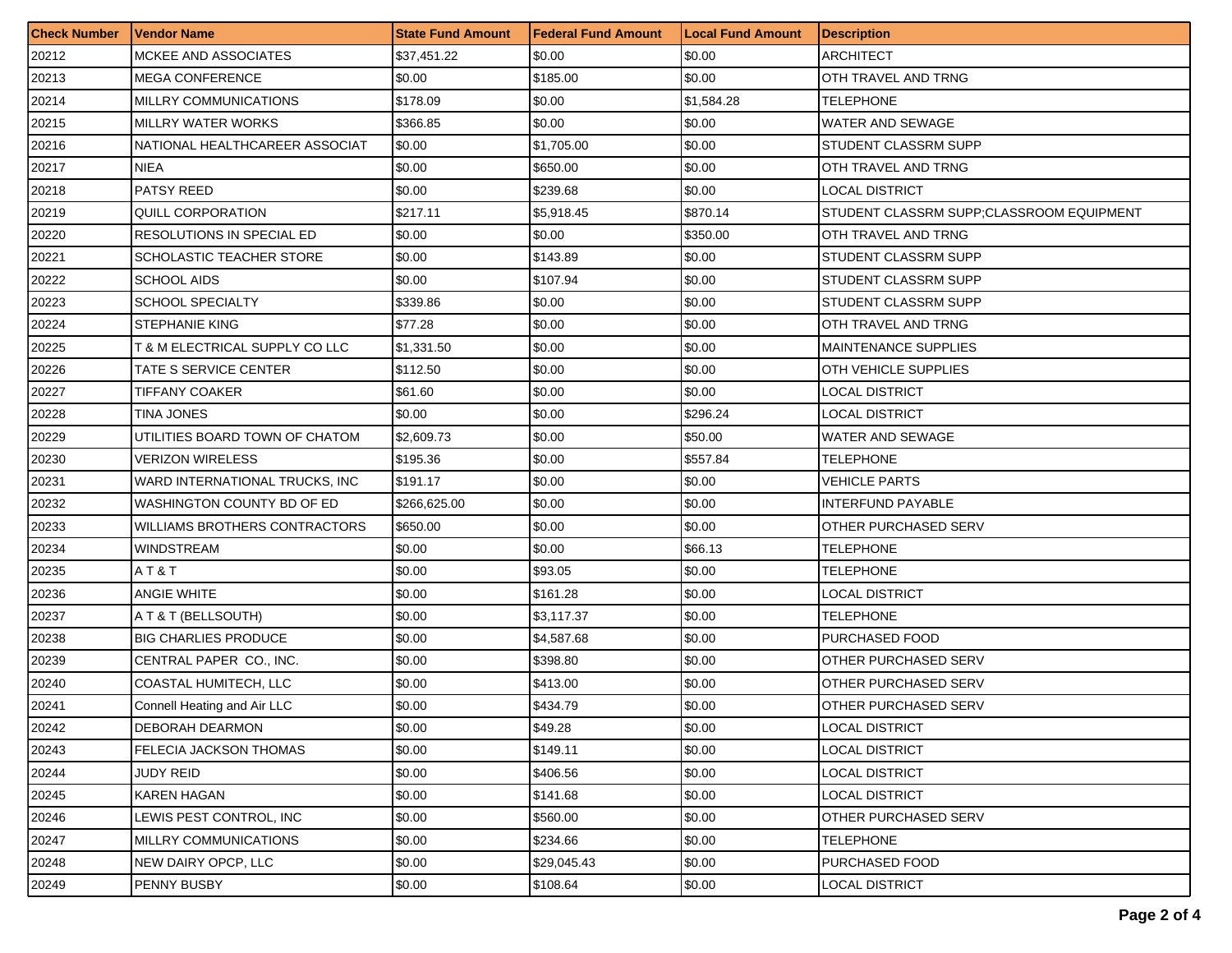| <b>Check Number</b> | <b>Vendor Name</b>                   | <b>State Fund Amount</b> | Federal Fund Amount | <b>Local Fund Amount</b> | <b>Description</b>                                                  |
|---------------------|--------------------------------------|--------------------------|---------------------|--------------------------|---------------------------------------------------------------------|
| 20250               | <b>QUILL CORPORATION</b>             | \$0.00                   | \$103.49            | \$0.00                   | <b>OTHER PURCHASED SERV</b>                                         |
| 20251               | ROSE MARIE WILLIAMS                  | \$0.00                   | \$110.88            | \$0.00                   | <b>LOCAL DISTRICT</b>                                               |
| 20252               | THE MERCHANT COMPANY                 | \$0.00                   | \$61,956.09         | \$0.00                   | PURCHASED FOOD;FOOD PROCESSING SUPP;FOOD SERV<br><b>SUPPLIES</b>    |
| 20253               | WP PRODUCE CORP.                     | \$0.00                   | \$8,500.00          | \$0.00                   | <b>PURCHASED FOOD</b>                                               |
| 20254               | CURRICULUM ADVANTAGE, INC.           | \$0.00                   | \$39,000.00         | \$0.00                   | STUDENT CLASSRM SUPP                                                |
| 20256               | AMAZON CAPITAL SERVICES              | \$731.67                 | \$0.00              | \$0.00                   | STUDENT CLASSRM SUPP;CLASSROOM EQUIPMENT                            |
| 20257               | A T & T (BELLSOUTH)                  | \$0.00                   | \$215.32            | \$0.00                   | TELEPHONE                                                           |
| 20258               | <b>BETTY BRACKIN</b>                 | \$0.00                   | \$807.34            | \$0.00                   | <b>IN-STATE</b>                                                     |
| 20259               | <b>BRENT JONES</b>                   | \$0.00                   | \$0.00              | \$327.04                 | LOCAL DISTRICT                                                      |
| 20260               | <b>BUMPERS OIL CO., LLC</b>          | \$6,067.85               | \$0.00              | \$882.71                 | FUEL-DIESEL;FUEL-GASOLINE                                           |
| 20261               | CENTRAL PAPER CO., INC.              | \$0.00                   | \$1,500.00          | \$4,522.04               | JANITORIAL SUPPLIES:STUDENT CLASSRM SUPP                            |
| 20262               | <b>CINTAS</b>                        | \$153.96                 | \$0.00              | \$62.97                  | OTH VEHICLE SUPPLIES;MAINTENANCE SUPPLIES                           |
| 20263               | <b>CLARKE MOBILE COUNTIES GAS</b>    | \$1,685.54               | \$0.00              | \$33.14                  | <b>NATURAL GAS</b>                                                  |
| 20264               | Connell Heating and Air LLC          | \$390.00                 | \$0.00              | \$0.00                   | <b>MAINTENANCE SUPPLIES</b>                                         |
| 20265               | <b>CRAIG WHITE</b>                   | \$799.55                 | \$0.00              | \$0.00                   | OTH TRAVEL AND TRNG                                                 |
| 20266               | DEPT. OF EXAMINERS OF PUB ACCT       | \$0.00                   | \$0.00              | \$3,233.60               | <b>AUDITING</b>                                                     |
| 20267               | ELLENE BRADLEY                       | \$0.00                   | \$0.00              | \$25.00                  | <b>OFFICE SUPPLIES</b>                                              |
| 20268               | HAND2MIND, INC.                      | \$0.00                   | \$479.97            | \$0.00                   | STUDENT CLASSRM SUPP                                                |
| 20269               | HARRIS SECURITY SYSTEMS, INC         | \$0.00                   | \$0.00              | \$105.00                 | OTHER PURCHASED SERV                                                |
| 20270               | LITERACY RESOURCES, LLC              | \$394.14                 | \$0.00              | \$0.00                   | <b>STUDENT CLASSRM SUPP</b>                                         |
| 20271               | JON WARR                             | \$1,250.00               | \$0.00              | \$0.00                   | OTHER PURCHASED SERV                                                |
| 20272               | K-LENE AUTO PARTS, INC               | \$16.69                  | \$0.00              | \$0.00                   | <b>VEHICLE PARTS</b>                                                |
| 20273               | LARRY MOSS                           | \$25,096.25              | \$0.00              | \$0.00                   | OTHER PURCHASED SERV                                                |
| 20274               | <b>MAGNET STREET</b>                 | \$0.00                   | \$543.82            | \$0.00                   | PARENT INST SUPPLIES                                                |
| 20275               | NASDME 2019 NATIONAL CONFERENC       | \$0.00                   | \$1,050.00          | \$0.00                   | OTH TRAVEL AND TRNG                                                 |
| 20276               | <b>NORTHERN TOOL &amp; EQUIPMENT</b> | \$339.94                 | \$1,965.00          | \$0.00                   | CLASSROOM EQUIPMENT;STUDENT CLASSRM SUPP                            |
| 20277               | PACE ANALYTICAL SERVICES LLC         | \$1,330.00               | \$0.00              | \$0.00                   | OTHER PURCHASED SERV                                                |
| 20278               | PITNEY BOWES                         | \$0.00                   | \$0.00              | \$281.64                 | POSTAGE                                                             |
| 20279               | POCKET NURSE                         | \$18.54                  | \$0.00              | \$0.00                   | STUDENT CLASSRM SUPP                                                |
| 20280               | PUBLISHERS WAREHOUSE                 | \$22,680.00              | \$0.00              | \$0.00                   | <b>TEXTBOOKS</b>                                                    |
| 20281               | <b>QUILL CORPORATION</b>             | \$0.00                   | \$4,214.36          | \$63.55                  | STUDENT CLASSRM SUPP:PARENT INST SUPPLIES:OFFICE<br><b>SUPPLIES</b> |
| 20282               | <b>SCHOOLKIDZ</b>                    | \$0.00                   | \$3,622.00          | \$0.00                   | STUDENT CLASSRM SUPP                                                |
| 20283               | SEQUEL ELECTRICAL SUPPLY             | \$920.29                 | \$0.00              | \$0.00                   | <b>MAINTENANCE SUPPLIES</b>                                         |
| 20284               | STATE FARM MUTUAL INSURANCE          | \$0.00                   | \$0.00              | \$100.00                 | <b>INSURANCE SERVICES</b>                                           |
| 20285               | TERRI LINDSEY                        | \$260.96                 | \$0.00              | \$0.00                   | LOCAL DISTRICT                                                      |
| 20286               | TSA, INC                             | \$0.00                   | \$998.00            | \$0.00                   | <b>STUDENT CLASSRM SUPP</b>                                         |
| 20287               | <b>VOYAGER SOPRIS LEARNING</b>       | \$2,417.03               | \$0.00              | \$0.00                   | <b>STUDENT CLASSRM SUPP</b>                                         |